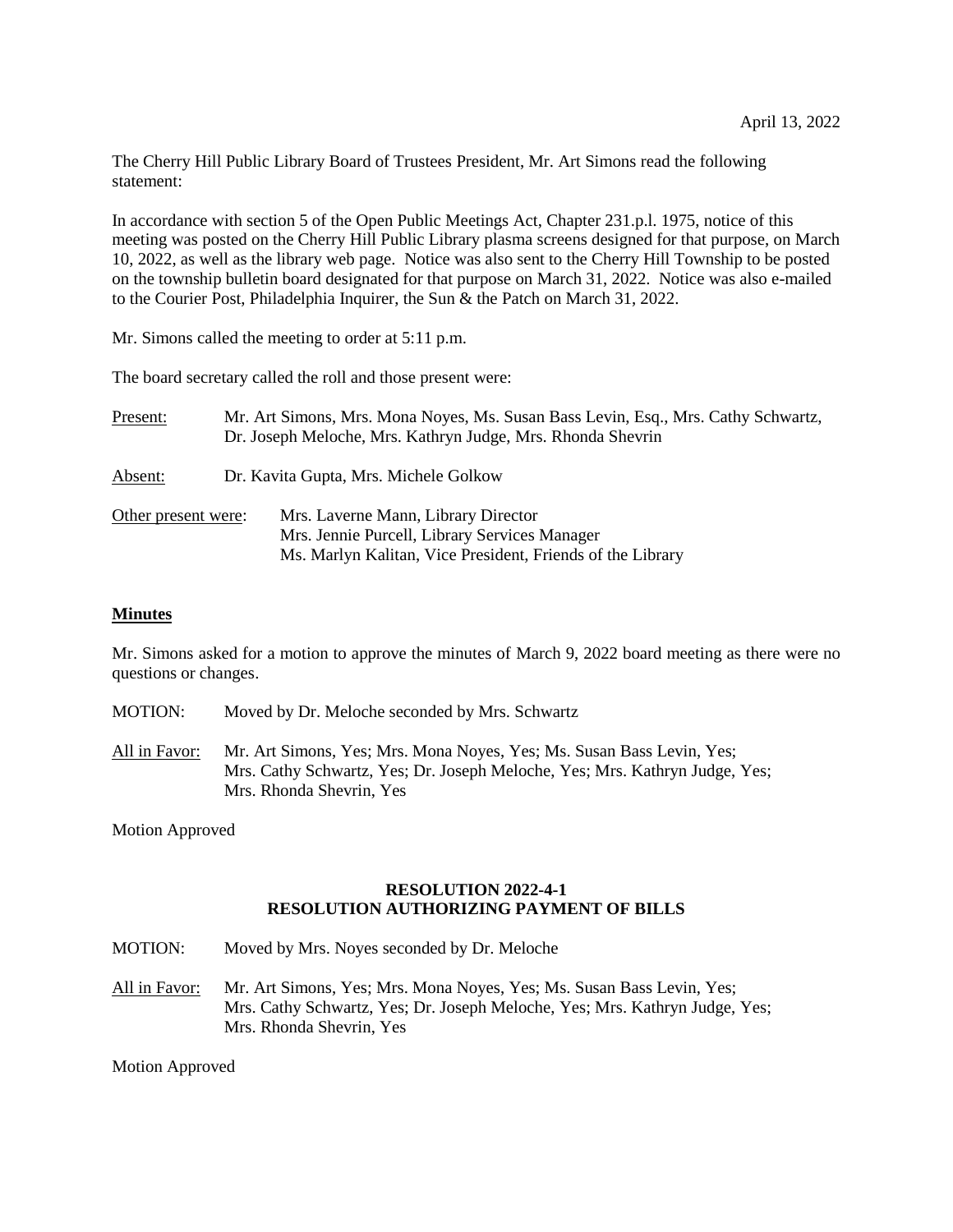## **Administrators' Report**

## *A. Director's Report – Ms. Laverne Mann*

- 1. Library & Director Updates:
	- a. Staff Development Day held March 18
		- i. Highlights include staff longevity awards, CHPL Office of Emergency Management, EWICE presentation; presentations by staff on pensions, archives, seed library, Library of Things, Romance book genre, and fire extinguisher safety.
		- ii. Thank you to Board President, Art Simons for attending and distributing our longevity awards.
	- b. Attended NJ Trustees Association/Library Directors session on book challenges for Boards on March 22.
	- c. Personnel changes:
		- i. Full Time Library Assistant opening; Diana Babb retired after 29 years of service.
		- ii. Full Time Youth Services librarian opening due to a resignation.
	- d. Friends of the Library
		- i. Board, April Book Sale: set up, volunteers, financials.
		- ii. Thank you to Board Members who attended, volunteered, and shopped.
	- e. National Library Week was April 3 9: accepted non-perishable foods for Samost Jewish Family & Children's Services Food Pantry for a fine forgiveness campaign.
	- f. Recent "How To" Festival as part of NJ Makers Day was a huge success.
		- i. Various demos and presentations offered hands-on opportunities to learn or try different tasks. Free craft supply swap was very popular!
	- g. Youth Services and Adult Services monthly reports shared listing recent programs, attendance stats, upcoming programs, and outreach.
		- i. Both departments are bringing back more in-person programs.

## *B. Library Services Manager – Mrs. Jennie Purcell*

- 1. We have two full-time open positions: a Youth Services Librarian, and a Circulation Library Assistant. In the process now of receiving resumes/applications and interviewing.
- 2. Annual Financial Disclosures were emailed to the Board on Monday, April 4. Please make sure you file prior to the deadline of April 30.
- 3. Falasca is scheduled to service our chiller on Monday, April 18. The Library will be able to run our air conditioning once this service is complete.
- 4. CHT DPW planted all the trees on the border of our property, next to Windsor Mews. The total cost for everything so far is \$3,300.
- 5. Craft Fair on Sunday, March 20 was a great success. Every vendor spot was sold, and the parking lot was packed with shoppers. This fundraiser made \$1,200.
- 6. Helped out at the Friends Book Sale last week. There were many books for sale, and most were sold. This sale was a record high for the Friends.
- 7. Spring Flea Market scheduled for Saturday, May 21 currently has 33 paid vendors. Rain date is Sunday, May 22.
- 8. On April 5, attended a webinar on Cannabis in the Workplace.

## *C. PR & Marketing Coordinator – prepared by Ms. Suzanne Fox, read by Ms. Mann:*

- 1. E-Mail Marketing (Constant Contact):
	- a. Four emails were sent in the past month. Open and click rates remain high with a 48% open rate, 2% click rate. The Book Sale email had the highest open with a close second of the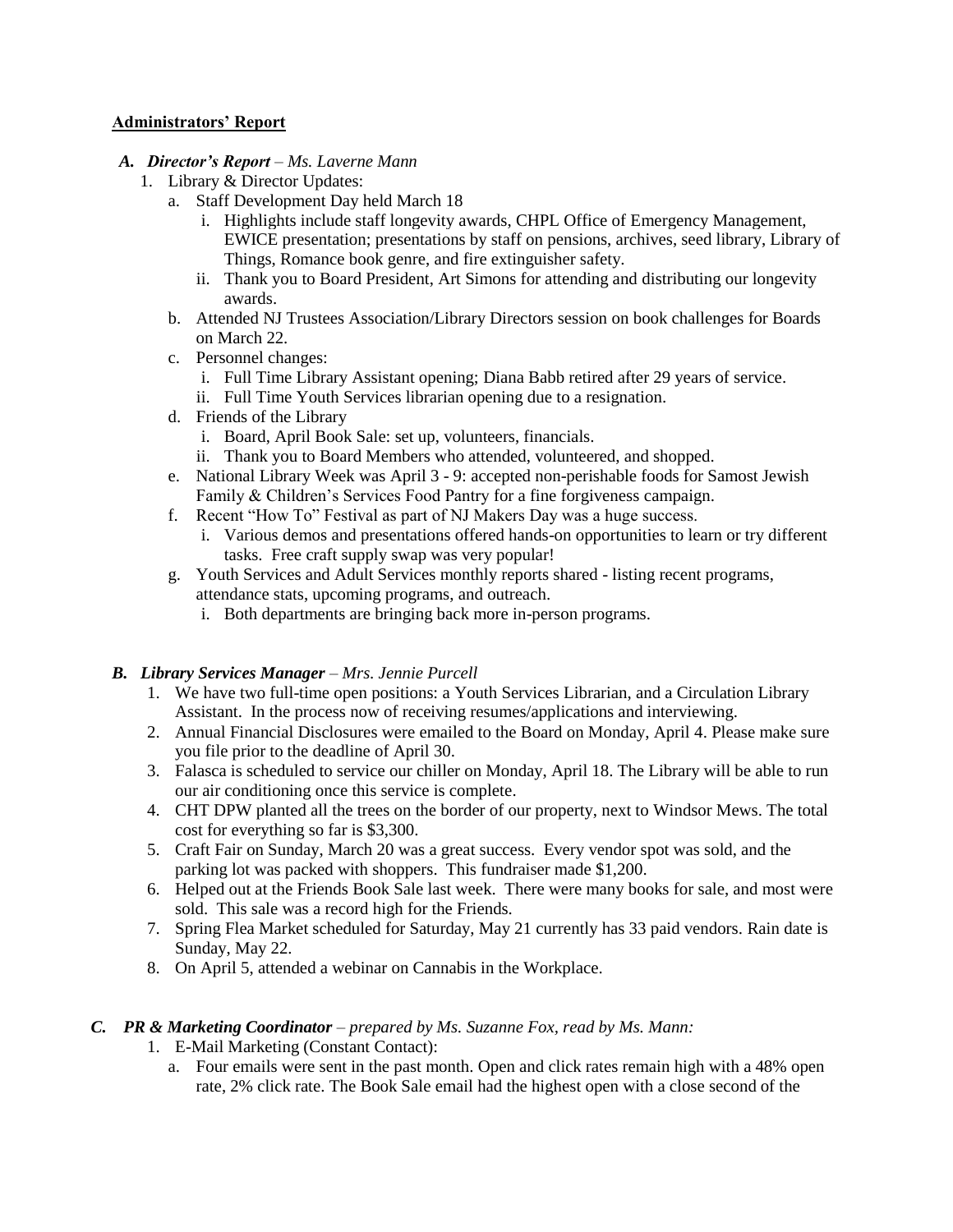April Fool's Newsletter. The response to the April Fool's Newsletter was overwhelmingly positive and thankful.

- b. Current total contacts: 12,718; added 37 new contacts.
- 2. CHPL Social Media
	- a. Facebook: 5,032 followers (added 56 followers) \*We hit over 5,000 followers!
	- b. Instagram CHPLNJ: 3,025 followers (added 30 followers) \*We hit over 3,000 followers!
	- c. Instagram CHPLTeens: 985 followers (added 46 followers)
	- d. Twitter: 1,819 followers (added 17 followers)
	- e. TikTok (main account): 340 followers (added 43 followers after a very popular video we posted)
	- f. TikTok Teen account: 855 followers (added 21 followers)
	- g. LinkedIn: 140 followers (added 4 followers)
	- h. Main YouTube: 185 subscribers (added 5 subscribers)
	- i. YS YouTube: 133 subscribers (added 2 subscribers)
- 3. Additional information:
	- a. The "How To" Festival (in support of NJ Makers Day) was a big success. We structured the format for the day differently with a few major programs. Demo tables were held outside the Conference Center and included various "how to" crafts like make your own candles, 3-D printing, paper quilling, and more.
	- b. In March we hosted a collection for Distributing Dignity. We received a lot of feminine products and new bras for this local organization. They were very appreciative.
	- c. The first week of April was National Library Week, when we hosted our annual "Food for Fines" program. By bringing in non-perishable items patrons could have fines forgiven. The food was donated to the new JFCS Food Pantry on Miami Avenue.
	- d. The next big fundraiser is the Gently Used Jewelry & Accessory Sale on Saturday, April 30. Donations of jewelry and accessories are accepted all year. Please donate and encourage others too!
	- e. Cathy Schwartz and I met to review CHPL sponsorships. We hope that each Board Member will help us achieve new sponsorships. Let me know if you have any questions.
	- f. We submitted a half page ad for the Summer Community Magazine from the Rec Department. In the past CHPL was allotted two pages in this magazine for Library events.
	- g. I continue to support the Friends in their efforts to gain new volunteers, raise awareness, and promote the book sales.
	- h. Images shared from recent CHPL social media posts.

#### *D. Friends of the Library –report prepared by Mr. Walt Wedzielewski*

- a. Ms. Marlyn Kalitan praised CHPL staff for all their support during the recent Book Sale.
- b. Friends Treasurer's Report was presented to the Board by Ms. Kalitan.
- c. The next Friends Meeting is Wednesday, April 20 at 10 a.m.
- d. Ms. Kalitan is now listed on Friends checking account.
- e. Friends Investment Account is held at PNC Bank, not earning interest but no bank maintenance fees are being taken out. Ms. Kalitan will shop around to see if other banks will allow earning interest on this type of account; Ms. Mann will share older documentation of this account with her.
- f. Friends President Jim Gibson is currently inactive on Friends Board. Mr. Simons and Mrs. Noyes suggest asking Township to make a Proclamation in honor of Mr. Gibson's many years of volunteering.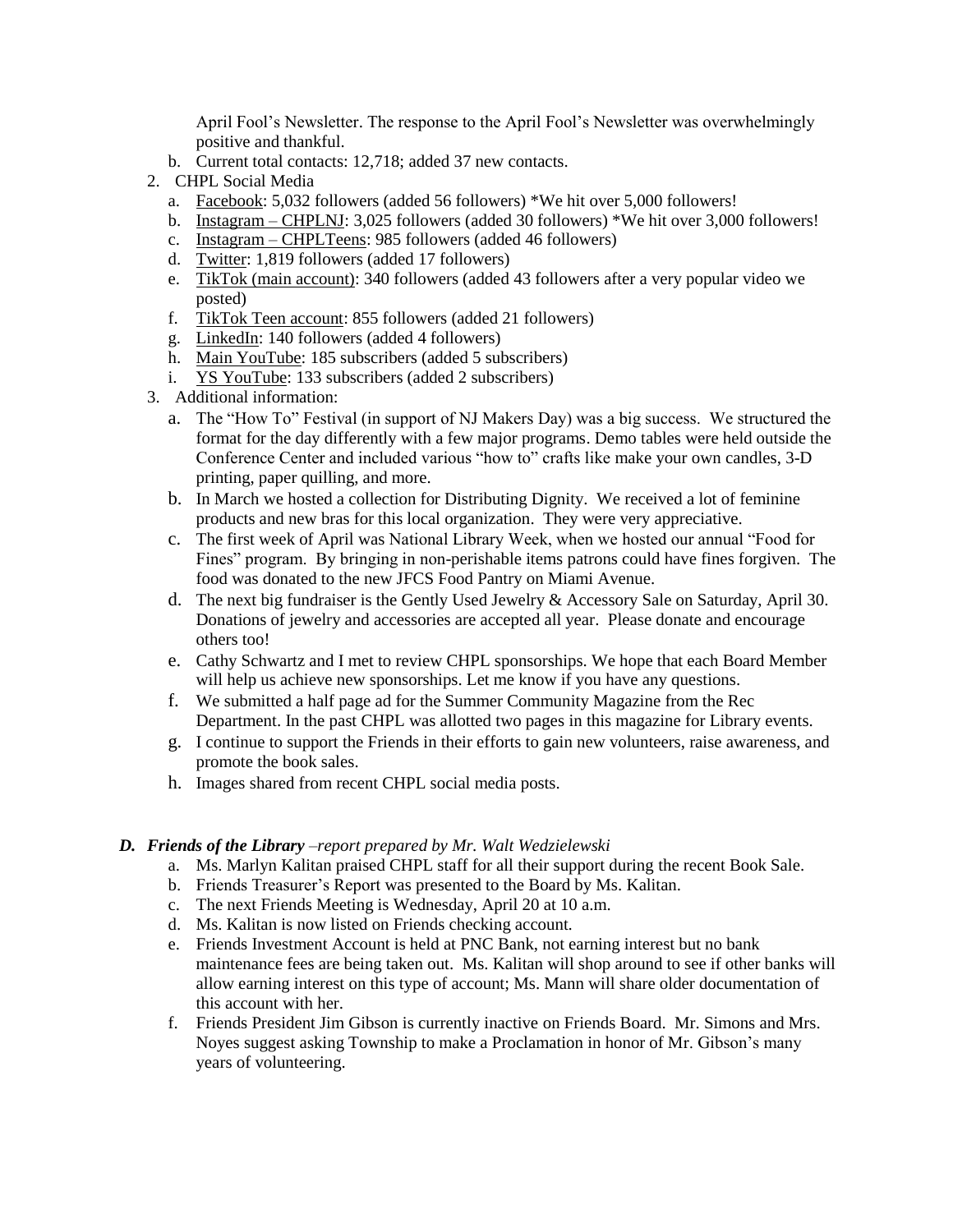Ms. Noyes thanks Ms. Kalitan for stepping up to assist management of the Friends of the Library.

## **Unfinished Business**

A. None.

#### **New Business**

- A. Bylaws Change:
	- a. CURRENT language: 1 Section 4. A quorum for all meetings shall consist of five (5) members of the Board present in person.
		- i. If a quorum is not present, the meeting will be cancelled and rescheduled.
		- ii. When necessary to achieve quorum, members may participate and vote on any pending action via telephone or other comparable means which permits them to be an active participant in the meeting without being physically present. Board members may participate in any discussion via telephone or other comparable means but may not vote if a quorum is present.
	- b. PROPOSED:
		- i. Members may participate and vote on any pending action via telephone or other comparable means which permits them to be an active participant in the meeting without being physically present.

MOTION to adopt proposed Bylaws Change: Moved by Mrs. Schwartz seconded by Ms. Bass Levin

All in Favor: Mr. Art Simons, Yes; Mrs. Mona Noyes, Yes; Ms. Susan Bass Levin, Yes; Mrs. Cathy Schwartz, Yes; Dr. Joseph Meloche, Yes; Mrs. Kathryn Judge, Yes; Mrs. Rhonda Shevrin, Yes

Motion Approved

- B. Board Committee Formation discussion:
	- a. Ms. Mann states other libraries have Board Committees on finance, bylaws, personnel, development, fundraising, and other topics.
	- b. Mr. Simons asks what committees CHPL needs. Ms. Mann sees the need for development and fundraising; this committee can also advise Friends as requested.

Board agreed to address Library needs as they arise, rather than forming committees.

- C. Mrs. Schwartz and Ms. Fox revised sponsorship levels and created flyer/letter listing benefits of sponsoring library programs. Mrs. Schwartz reviewed documents with Board, and requests Board share this information with their contacts at local businesses.
	- a. Thank you to Ms. Shevrin for sharing these flyers and recently securing a library sponsor.

## **Public Discussion**